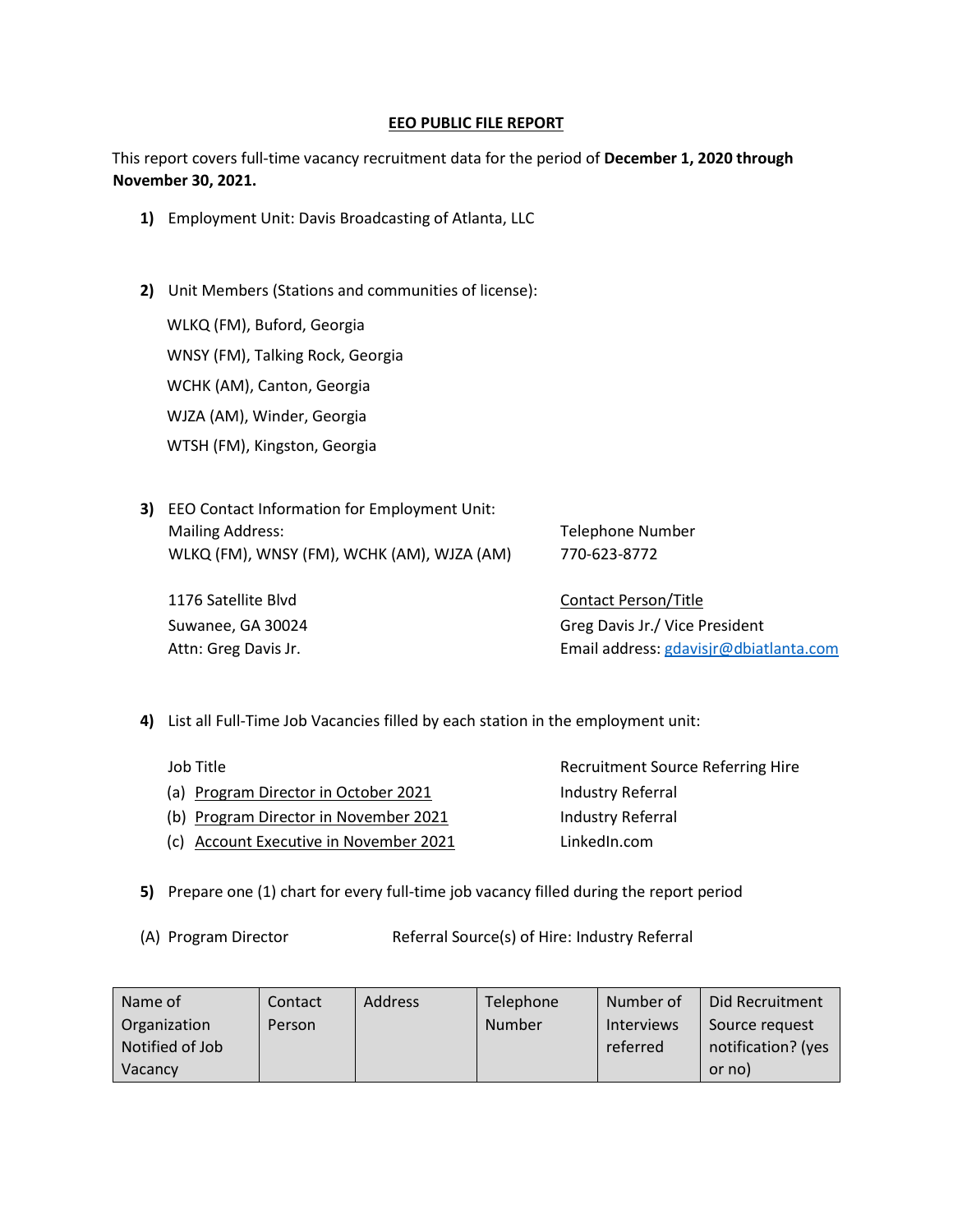| Industry Referral | Brian         | N/A | 770-623-8772 | No |
|-------------------|---------------|-----|--------------|----|
|                   | <b>Barber</b> |     |              |    |
|                   |               |     |              |    |
|                   |               |     |              |    |

(B) Account Executive Referral Source(s) of Hire: Industry Referral

| Name of<br>Organization<br>Notified of Job<br>Vacancy | Contact<br>Person             | Address | Telephone<br>Number | Number of<br><b>Interviews</b><br>referred | Did Recruitment<br>Source request<br>notification? (yes<br>or no) |
|-------------------------------------------------------|-------------------------------|---------|---------------------|--------------------------------------------|-------------------------------------------------------------------|
| Industry Referral                                     | <b>Brian</b><br><b>Barber</b> | N/A     | 770-623-8772        |                                            | No                                                                |

| (C) Account Executive                      |                   | Referral Source(s) of Hire: LinkedIn |                            |                                            |                                                         |
|--------------------------------------------|-------------------|--------------------------------------|----------------------------|--------------------------------------------|---------------------------------------------------------|
| Name of<br>Organization<br>Notified of Job | Contact<br>Person | <b>Address</b>                       | Telephone<br><b>Number</b> | Number of<br><b>Interviews</b><br>referred | Did Recruitment<br>Source request<br>notification? (yes |
| Vacancy                                    |                   |                                      |                            |                                            | or no)                                                  |
| LinkedIn                                   | <b>Greg Davis</b> | LinkedIn.com                         | 770-623-8772               |                                            | No                                                      |

- **6)** Total # of Interviewees Referred: For the period from December 1, 2018 Nov 25, 2019 this Employment Unit interviewed \_\_\_4\_\_\_\_\_ interviewees for full-time job vacancies.
- **7)** Supplemental Recruitment Initiatives. List and briefly describe the Supplemental Recruitment Initiatives undertaken during the period covered by this Report.
- **8)** Internship Information: Rebecca Carvajal Georgia State University Start Date: November 15, 2021

Duties Include:

a. Learned social media posting with promotions and prizes